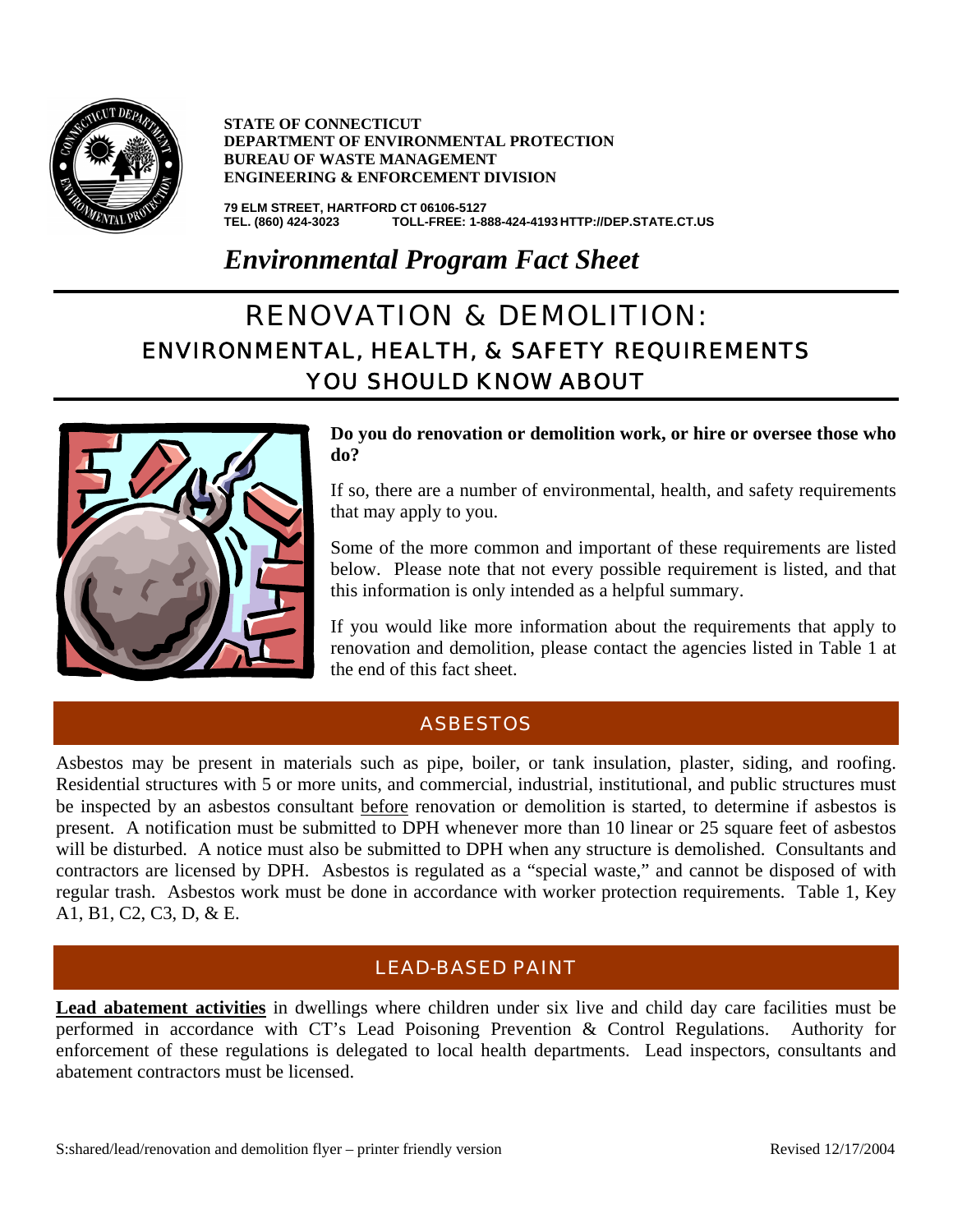**The EPA Lead Pre-Renovation Education (PRE) Rule** requires that anyone disturbing more than 2 square feet of existing painted surface in a pre-1978 house (i.e., contractors, landlords, property managers) must distribute the EPA lead hazard information pamphlet to the owner and the occupants of the residence, and obtain written acknowledgement of receipt from the owner and occupants.

**The HUD Lead Safe Housing Rule** applies to HUD funded rehab projects in pre-1978 housing, and to maintenance activities required by the HUD Housing Quality Standards in pre-1978 HUD-assisted residences (e.g., Section 8 Housing). Lead inspections, lead risk assessments, lead hazard screens, and clearance examinations must be performed by a certified risk assessor or lead inspector.

**Lead-based paint wastes** must be properly characterized to determine whether or not they are hazardous wastes, and the removal of any lead paint must be done so as not to violate air or water pollution control requirements.

**Worker safety requirements** often apply to lead removal work (see separate section below). Table 1, Key A2, B1, D, & E.

### FUGITIVE DUST & AIR EMISSIONS

Dust emissions must be controlled (e.g., with water misting) to ensure that they do not cross any property line. Also, if crushing or other processing equipment is going to be used on-site, it may trigger certain air permitting requirements. On-site emissions of silica, nuisance dust or other particulates may pose a safety hazard, and may be subject to certain worker protection requirements. Table 1, Key B8, B9, C2, D, & E.

# WASTEWATERS

Activities like power-washing can generate wastewaters that must be collected and properly disposed. Such wastewaters must either be hauled off-site by a licensed hauler, or treated and discharged to the sanitary sewer (discharge to septic is not allowed). For a sanitary sewage discharge, permission must be obtained from the municipal sewer authority as well as from DEP under its "Miscellaneous General Permit." In addition, sites over five acres in size are subject to the DEP's General Permit for the Discharge of Stormwater and Dewatering Wastewaters Associated with Construction Activities. Table 1, Key B1 & B7.

# SANDBLASTING & POWER-WASHING

Sandblasting creates large amounts of dust that can present a safety hazard both to the workers performing the sandblasting, and to any occupants of the structure and neighboring properties. This is particularly a concern if lead-based paint or asbestos is present. Sandblasting activities must be properly contained to prevent fugitive dust emissions. Spent sandblasting grit must be properly disposed of and may be a hazardous waste if leadbased paint is present. Power-washing creates a wastewater that must be collected and properly disposed. Table 1, Key A1, A2, B1, B7, B8, B9, D, & E.

# WORKER SAFETY REQUIREMENTS

The federal Occupational Safety and Health Administration (OSHA) has numerous worker safety requirements that would apply to most companies involved in renovation or demolition. In particular, OSHA requirements address issues such as physical hazards (e.g., fall protection, confined spaces, trenching, use of tools), and chemical exposure hazards (e.g., asbestos, lead-based paint, solvents). Public-sector agencies (e.g., state and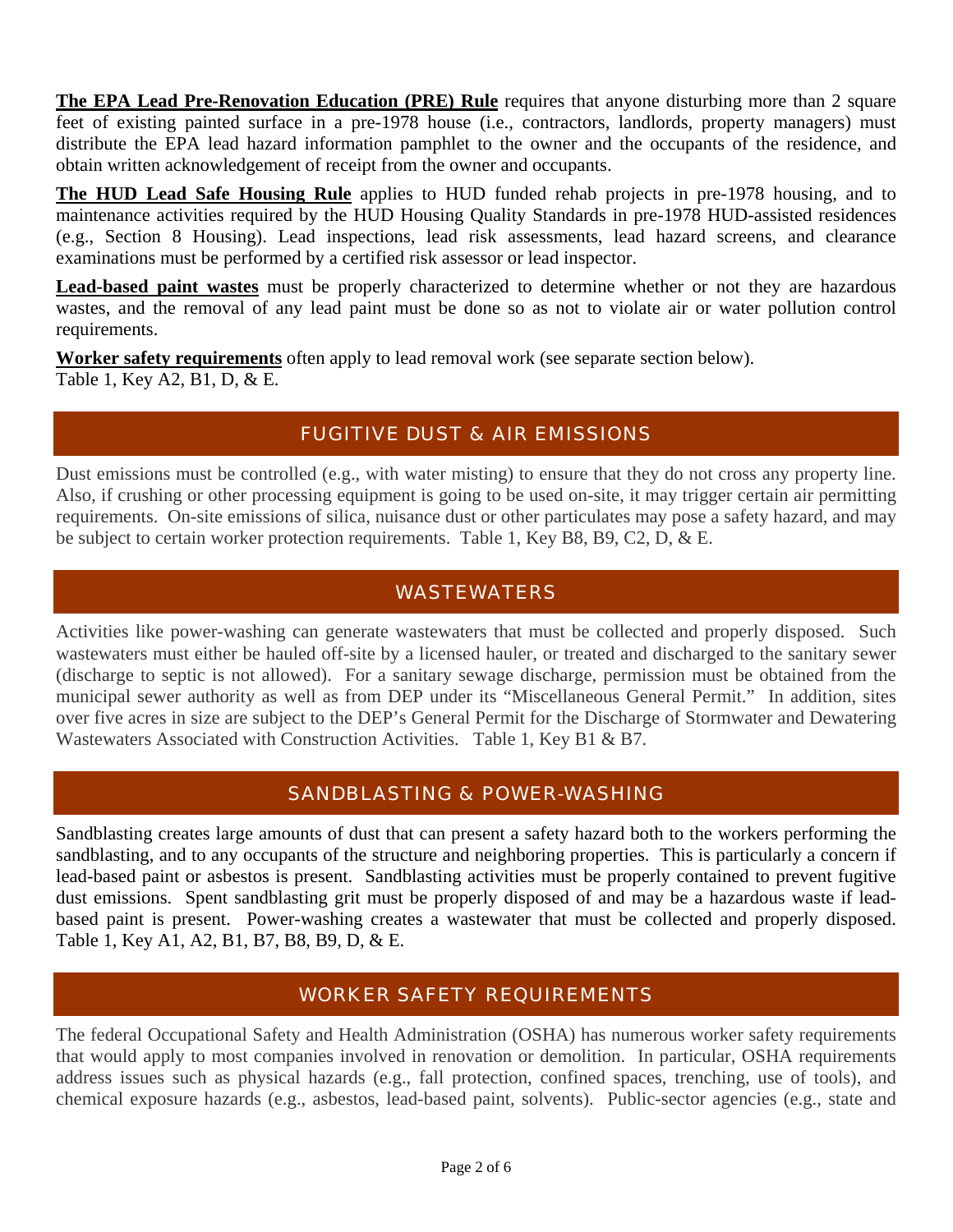local governments) are subject to the similar requirements of CONN-OSHA, a Division of the Connecticut Department of Labor. Table 1, Key D, E.

#### CONSTRUCTION & DEMOLITION WASTE

Construction and demolition waste (or "C&D waste") can include anything from individual architectural components (i.e., doors, windows, siding, etc.) to whole-building demolition debris. C&D waste may be contaminated with asbestos, lead-based paint, or chemical residues and require special disposal (see separate sections on these topics for more information). Uncontaminated C&D waste that is disposed of must be sent to a landfill or volume reduction facility (VRF) that is permitted to take C&D waste. Uncontaminated C&D waste can also be recycled or reused. Many C&D components can be sent to permitted recycling facilities to be made into new products. Clean rock, brick, ceramic, concrete, and asphalt may be utilized on-site as fill material. However, see the section on fugitive dust and air emissions for requirements that may apply if crushing is required in order to use these materials as fill. Table 1, Key B1 & B5.

### TREATED WOOD

There are a number of types of treated wood, including pressure-treated wood, and wood that has been treated with pentachlorophenol ("penta") or creosote. Pressure-treated wood may contain the toxic metals chromium or arsenic. Penta and creosote are both pesticides whose use has been restricted since 1986. Pressure treated wood may not be buried or burned on-site or processed into mulch, but must instead be sent to a permitted facility for disposal. Wood that has been treated with penta can be classified as a hazardous waste if the concentrations of penta are high enough. Table 1, Key B1 & B5.

# LAND-CLEARING DEBRIS

Land-clearing debris includes items such as trees, stumps, and brush that must be removed as part of site preparation work. Land-clearing debris may not be buried on-site, but can be sent to a recycling or disposal facility that is permitted to take such items. If there is a need for mulch or wood chips at the work site, equipment may be brought in to process the land-clearing debris into the desired form (however, see section on fugitive dust and air emissions for requirements that may apply to such processing). Processing of materials from off-site cannot be conducted without a solid waste permit. Table 1, Key B1 & B5.

#### CHEMICAL PRODUCTS

Commercial and industrial sites may have process chemicals, oils, cleaning products, or other chemical products stored inside them. Many of these products may be classified as hazardous waste when disposed, and most others may not be disposed of with regular trash. These materials must be shipped to a permitted disposal facility by a licensed transporter. Residential sites may also contain chemical products (paints, solvents, pesticides, cleaners, etc.). Although household wastes are not subject to hazardous waste requirements, most of these products may not be disposed of with regular trash. However, in many cases, these materials may be disposed of at a local household hazardous waste collection center or one-day collection event (check with your local recycling coordinator for more information on the services available in your area). Table 1, Key B1.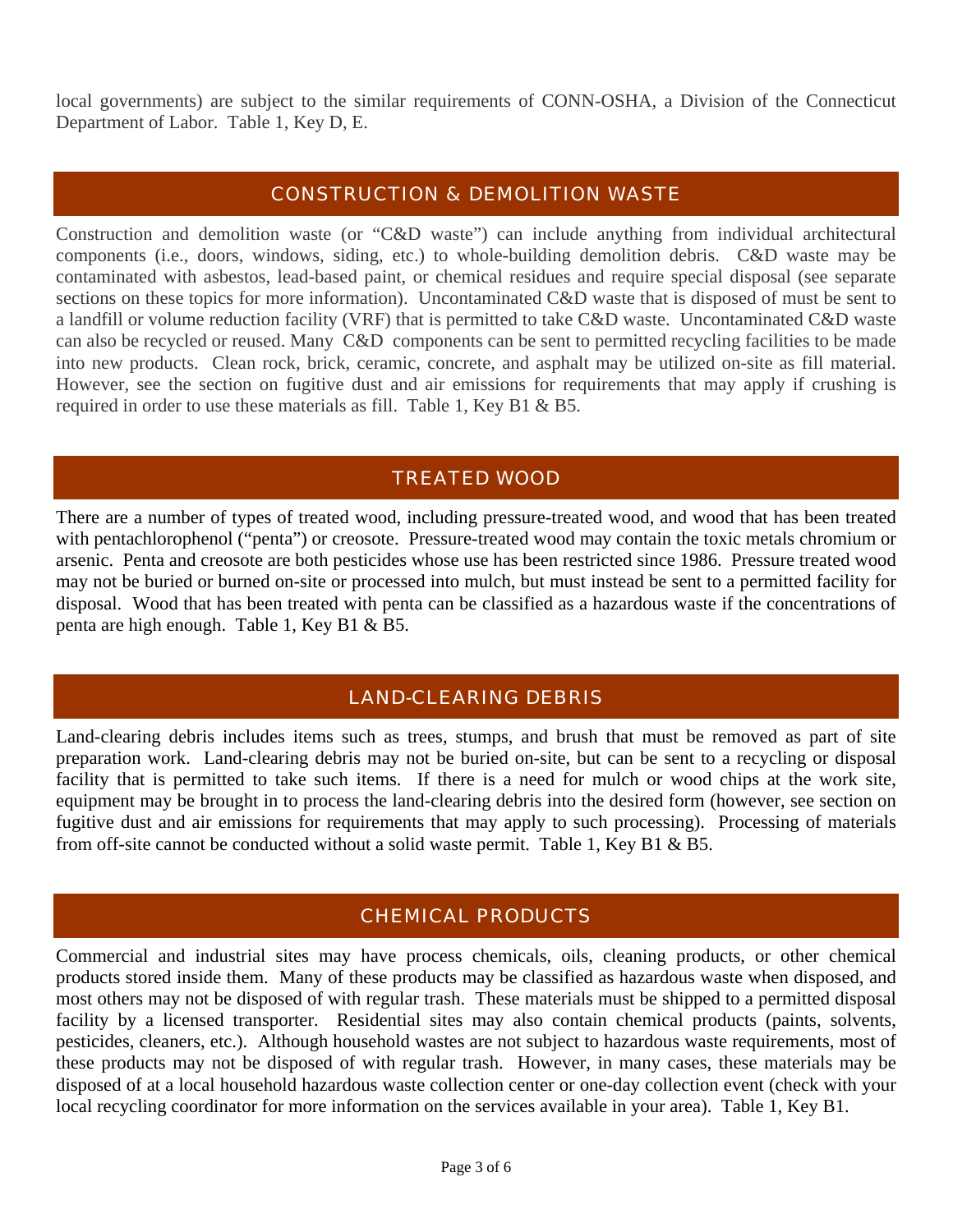#### **MERCURY**

Fluorescent lamps, thermostats, mercury switches, manometers, natural gas meters, and other items can contain enough mercury to be classified as a hazardous waste, and may therefore not be disposed of as regular trash. However, lamps and thermostats are eligible for management under a new, special set of hazardous waste requirements known as the Universal Waste Rule. Table 1, Key B1, B5.

#### POLYCHLORINATED BIPHENYLS (PCBs)

PCBs can be found in a number of items, including transformers, capacitors, fluorescent light ballast and other oil-containing equipment, and in certain building materials (i.e., roofing, flooring, insulation, etc.). PCBcontaining items such as these must be managed and disposed of in accordance with special PCB requirements. Table 1, Key B1, B2, and C4.

#### USED ELECTRONICS & BATTERIES

Used electronics and batteries may contain enough lead, mercury, cadmium, or acid electrolytes to be classified as hazardous waste. In such cases, they may not be disposed of as regular trash. However, like mercury thermostats, these items are eligible for management under a new, special set of hazardous waste requirements known as the Universal Waste Rule. Table 1, Key B1, B5.

#### CONTAMINATED EQUIPMENT/STRUCTURES/SOIL

Commercial and industrial facilities may contain contaminated equipment or structures (e.g. tanks, ductwork, piping, process equipment, wood flooring, etc.). Contaminated soil may also be present, either under the building footprint, or outside it. In some cases, these materials may be classified as hazardous waste when disposed. In other cases, they may not be hazardous waste, but may still be restricted from disposal at a solid waste landfill without authorization from DEP. Table 1, Key B1, B4.

#### A.C. & REFRIGERATION EQUIPMENT

Such equipment must be removed and disposed of in such a manner so as to prevent the venting of CFCs (e.g., Freon) to the atmosphere. Table 1, Key C1.

#### UNDERGROUND STORAGE TANKS (USTs)

Commercial and industrial sites often have petroleum USTs that may be subject to certain procedures for registration, removal and abandonment. In cases where such tanks have leaked, the affected area must be cleaned up to specified remediation standards, as determined through confirmation sampling. Residential USTs are not subject to the same rules as commercial and industrial USTs, but should still be properly removed or abandoned, and underlying soils tested to determine if there have been any releases to the environment. Wastes generated from the removal and cleanup of all USTs must be properly tested and disposed of in accordance with solid and/or hazardous waste requirements. Table 1, Key B1, B3.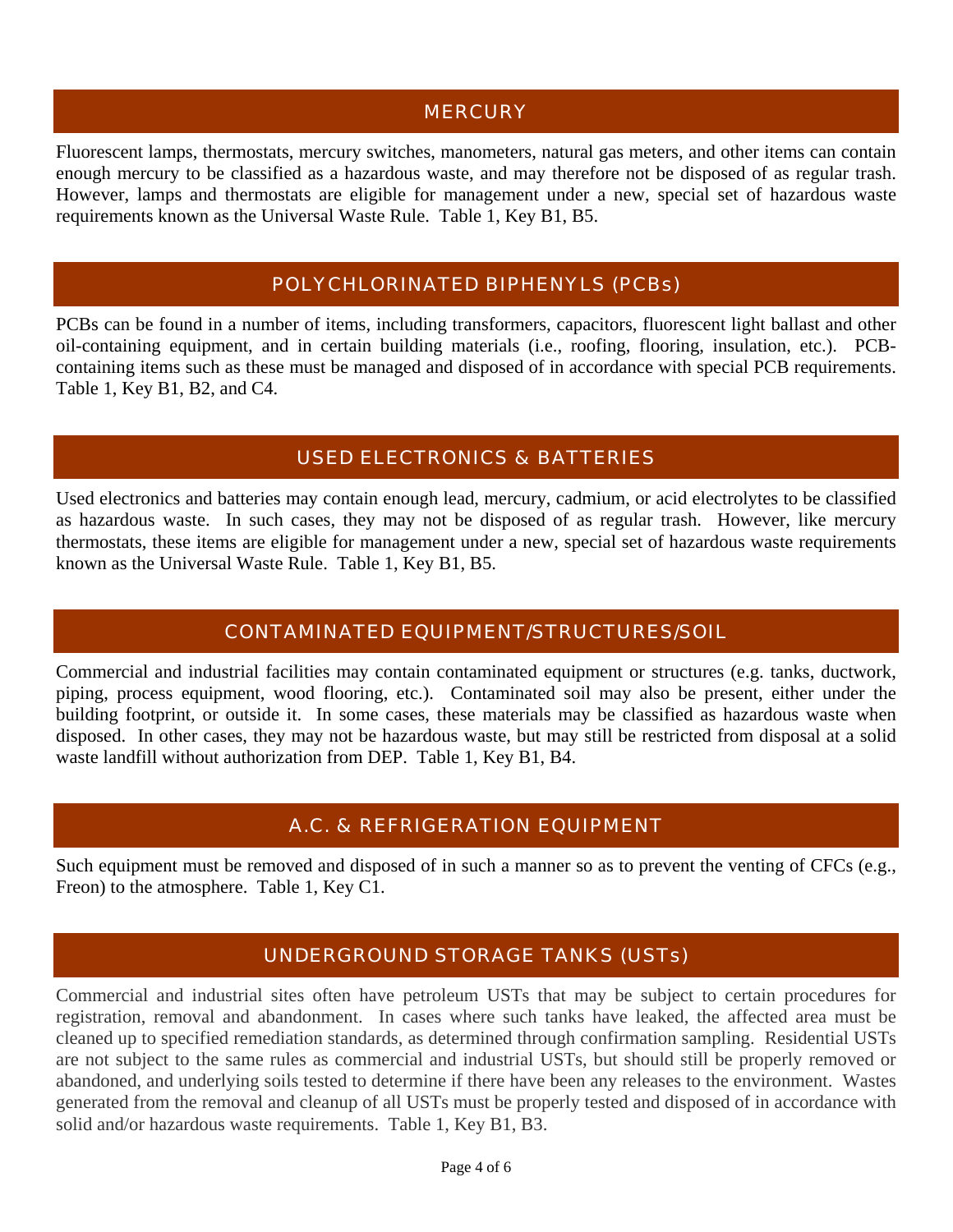#### SITE CLEANUP ISSUES

There are a number of soil and groundwater cleanup requirements that may apply. Some industrial and commercial sites are required to be cleaned up under DEP's Property Transfer Program. Others may be under cleanup orders from DEP. Table 1, Key B4.

#### SPILLS

Any spill of oil or petroleum, chemical liquids or solids, or hazardous waste must be reported immediately by calling the DEP's 24-hour spill reporting number: (860) 424-3338. Table 1, Key B6.

#### DRINKING WATER SUPPLIES

There are certain public health requirements relating to:

- 1. the potable water source at the site (well or public water system),
- 2. plumbing materials used in renovations (must be free of lead solder),
- 3. the potential for any cross connections that may contaminate the potable water supply; and,
- 4. the electrical wiring/components of the water supply system (must meet applicable CT Building Code requirements). Table 1, Key A3.

# OTHER ISSUES

**RADON** is a naturally-occurring radioactive gas that is emitted from the bedrock in many parts of Connecticut. Testing should be performed both before and after renovation activities to ensure that indoor air is safe. Table 1, Key A1.

**MOLD** can be produced when building materials are exposed to moisture. The mold spores that are subsequently released can cause irritation and allergic reactions in workers and building occupants. For more info, see the DPH web site at [www.dph.state.ct.us/bch/eeoh/iaqcm.htm.](http://www.dph.state.ct.us/bch/eeoh/iaqcm.htm)

**CALL BEFORE YOU DIG** is a free service you should use prior to excavation to check for underground utilities. Check out their web site at [www.cbyd.com](http://www.cbyd.com/), or call toll free at 1-800-922-4455.

**THE DEPARTMENT OF PUBLIC SAFETY** has certain rules that apply to renovation and demolition projects and the contractors that perform them. For more information, see their web site at [www.state.ct.us/dps/DFEBS.](http://www.state.ct.us/dps/DFEBS)

**Acknowledgements: This Fact Sheet was produced by the Connecticut Department of Environmental Protection in association with:**

**The Connecticut Department of Public Health** 

**The U.S. Department of Labor, Occupational Safety & Health Administration (OSHA)** 

**The Connecticut Department of Labor, Division of Occupational Safety & Health (CONN-OSHA).** 

*Check the Internet at [www.dep.state.ct.us](http://www.dep.state.ct.us/) for an upcoming web version of this fact sheet with more information and links!*